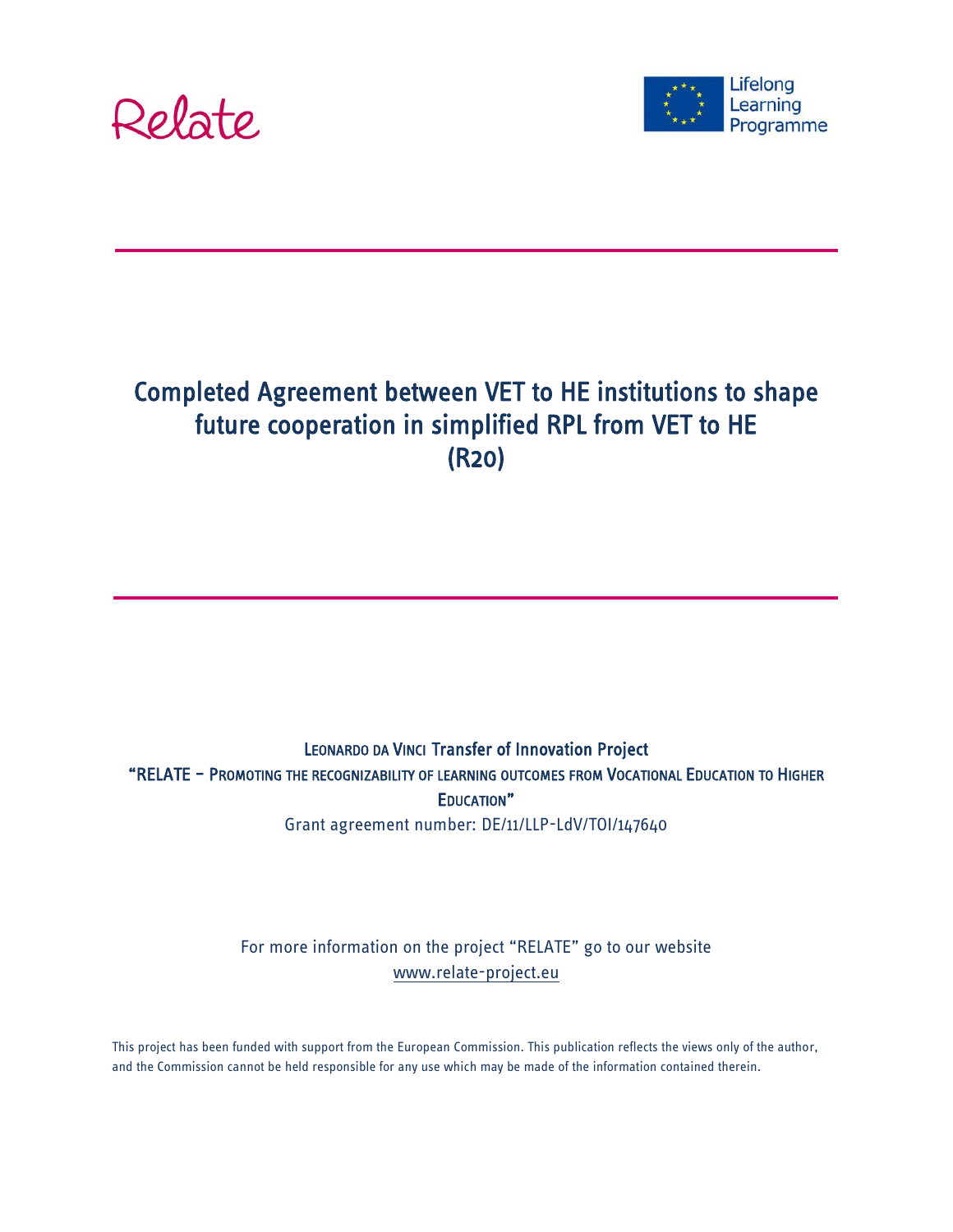



## Preamble

Recognition of prior learning (RPL) helps individuals to assess their competences, to facilitate the continuation of studies and to provide information on learning-promotion. The identification, recognition and validation of prior learning opens opportunity for further studies. This in turn improves the quality of the workforces and the chances for employability of graduates. Furthermore, a well-functioning RPL enhances the educational system. There is a common European need to clarify the RPL process and foster more the understanding, that competence, not merely studying, is the base for the recognition. In the Relate project, the partners from HE and VET institutions collected data about current national RPL processes and practices and developed new methods and described possibilities to enhance RPL.

#### **Purpose**

Based on the Memorandum of Understanding between the RELATE partners upon the results of the consortium's activities during the project's lifespan this agreement is intended to accomplish the following:

- Mutual support by the implementation of counselling procedures in RPL on European scale;
- Complementary criteria and procedures for the assessment, validation and recognition of skills, knowledge and competences in the qualifications mentioned in the MoU;
- Organizational support and common activities;

In order to achieve the aforementioned aims the partners agree on following activities:

- 1. Provide resources for school management in order to support RPL activities;
- 2. Establish similar and comparable learning methodology on HE and VET levels;
- 3. Organize regular meetings among teachers and administrative staff for discuss and compose study program according to 2. The cooperation between HE and VET institutions is intended to be done on program level;
- 4. Implement an extensive use of ICT Tools for sharing e-learning platforms, materials etc.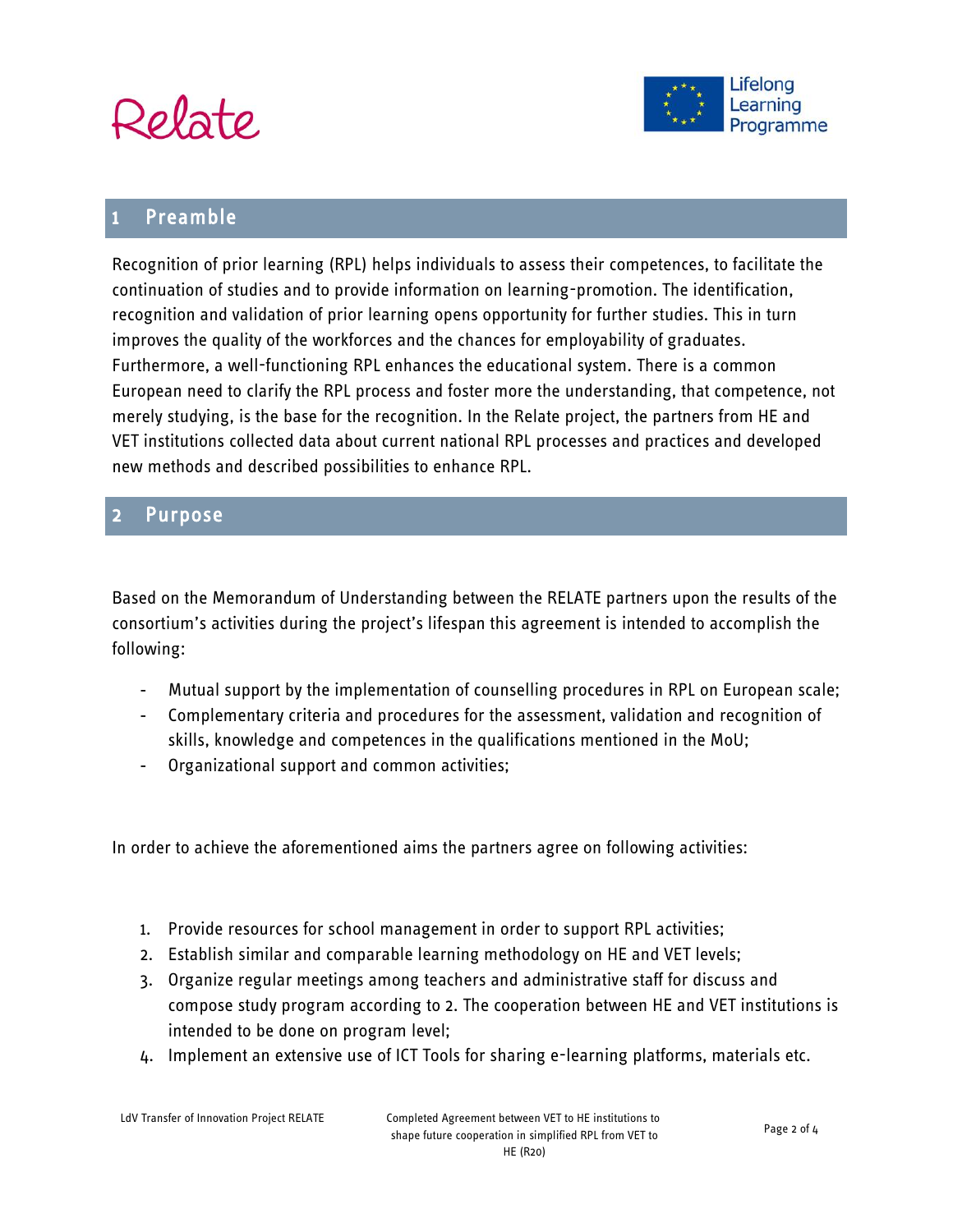



- 5. Organize free choice modules to prepare students for higher education on personal skills or professional skills basis;
- 6. Encourage the teachers' mobility on national, regional and international level.
- 7. Support shared work placement periods/assignments for VET and HE students (multiprofessional simulations, etc).
- 8. Implement a simulation based methods to evaluate the competences. Share evaluation materials to identify the competence level of both VET and HE and to visualize for the students the next competence level and skills to acquire in HE.
- 9. Develop a codex of counselling and assessment/validation to assure the equal treatment of RPL applicants;
- 10. Organize and offer trainings to the counsellors and assessors to assure the quality of RPL and provide RPL counselling at different stages (before, during and after admission).

#### Term of the Agreement

The term of this agreement is for one year commencing when first signed by all parties. It may be cancelled at any time upon 30 day's written notice by any party. It shall automatically be renewed for additional one year terms unless a party advises the others, at least 30 days prior to the annual renewal date that it will not renew.

## 4 Resolution of Disputes

If the parties are unable to reach an agreement on any specific issue, they agree that the matter shall be promptly referred to a non-binding mutually agreed upon mediator. In the event that mediation is not successful, the parties may seek a resolution through the courts or other legal means.